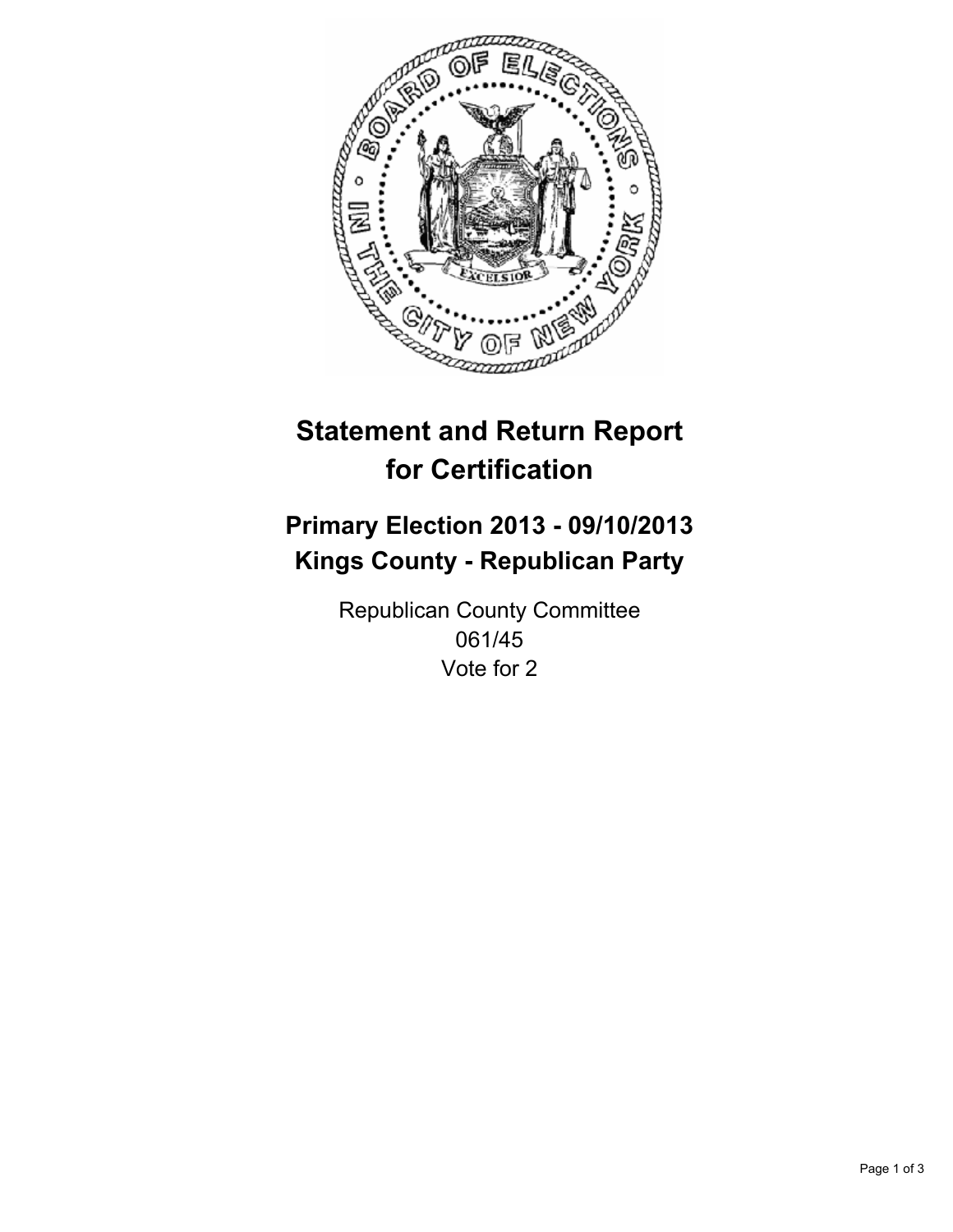

## **Assembly District 45**

| <b>EMERGENCY</b>            | 0        |
|-----------------------------|----------|
| ABSENTEE/MILITARY           | 2        |
| <b>FEDERAL</b>              | 0        |
| <b>SPECIAL PRESIDENTIAL</b> | 0        |
| <b>AFFIDAVIT</b>            | 0        |
| EUGENE PEVZNER              | 0        |
| <b>RITA GOLDINA</b>         | 0        |
| RAISA TURLYANSKAYA          | $\Omega$ |
| <b>RAISA ZHENSKER</b>       | 0        |
| <b>Total Votes</b>          | O        |
|                             |          |